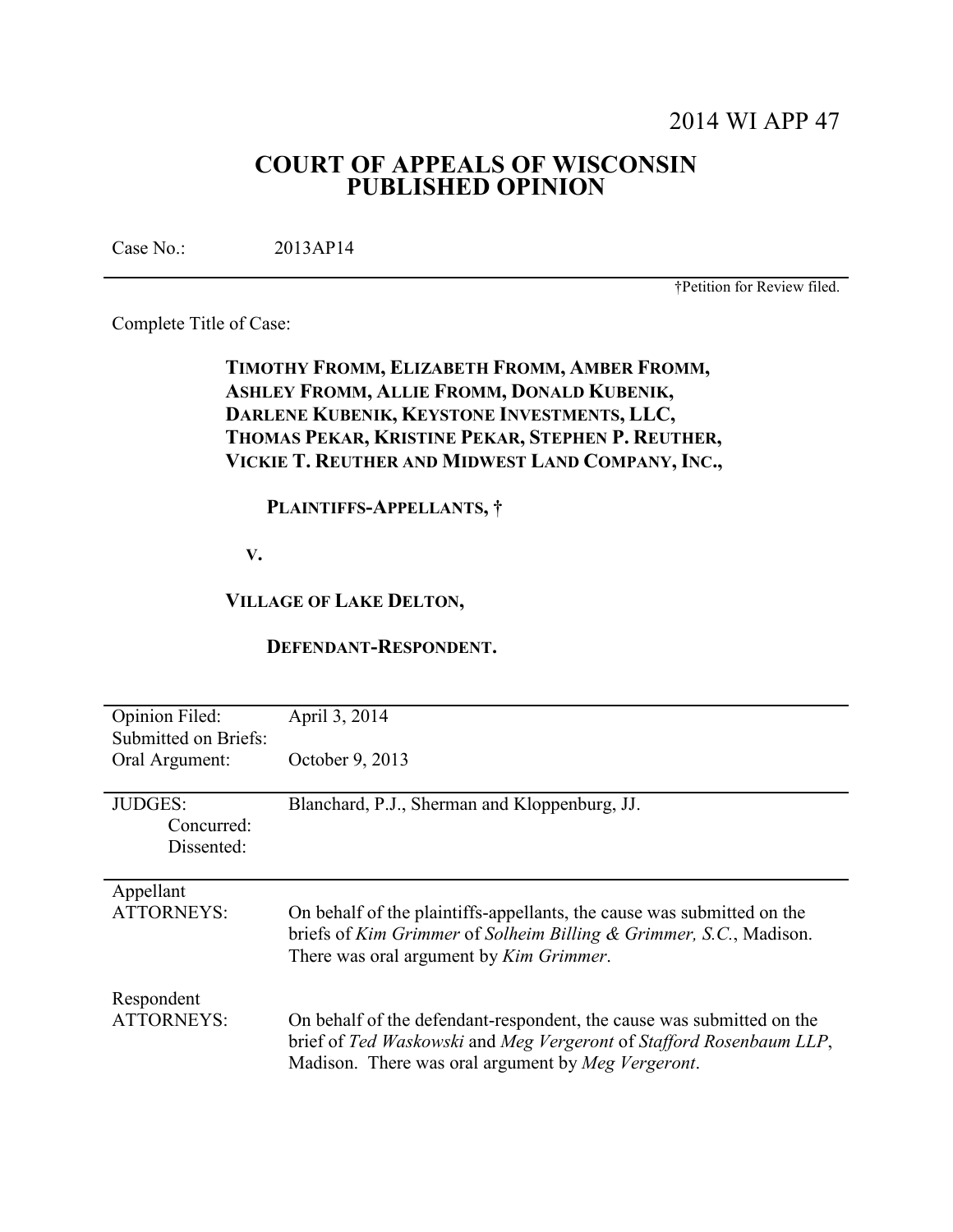# **2014 WI App 47**

# **COURT OF APPEALS DECISION DATED AND FILED**

# **April 3, 2014**

**Diane M. Fremgen Clerk of Court of Appeals** 

#### **NOTICE**

 **This opinion is subject to further editing. If published, the official version will appear in the bound volume of the Official Reports.** 

**A party may file with the Supreme Court a petition to review an adverse decision by the Court of Appeals.** *See* **WIS. STAT. § 808.10 and RULE 809.62.** 

**Appeal No. 2013AP14 Cir. Ct. No. 2009CV1155**

# **STATE OF WISCONSIN IN COURT OF APPEALS**

**TIMOTHY FROMM, ELIZABETH FROMM, AMBER FROMM, ASHLEY FROMM, ALLIE FROMM, DONALD KUBENIK, DARLENE KUBENIK, KEYSTONE INVESTMENTS, LLC, THOMAS PEKAR, KRISTINE PEKAR, STEPHEN P. REUTHER, VICKIE T. REUTHER AND MIDWEST LAND COMPANY, INC.,** 

 **PLAINTIFFS-APPELLANTS,** 

 **V.** 

**VILLAGE OF LAKE DELTON,** 

 **DEFENDANT-RESPONDENT.** 

 APPEAL from a judgment and an order of the circuit court for Sauk County: JAMES EVENSON, Judge. *Affirmed*.

Before Blanchard, P.J., Sherman and Kloppenburg, JJ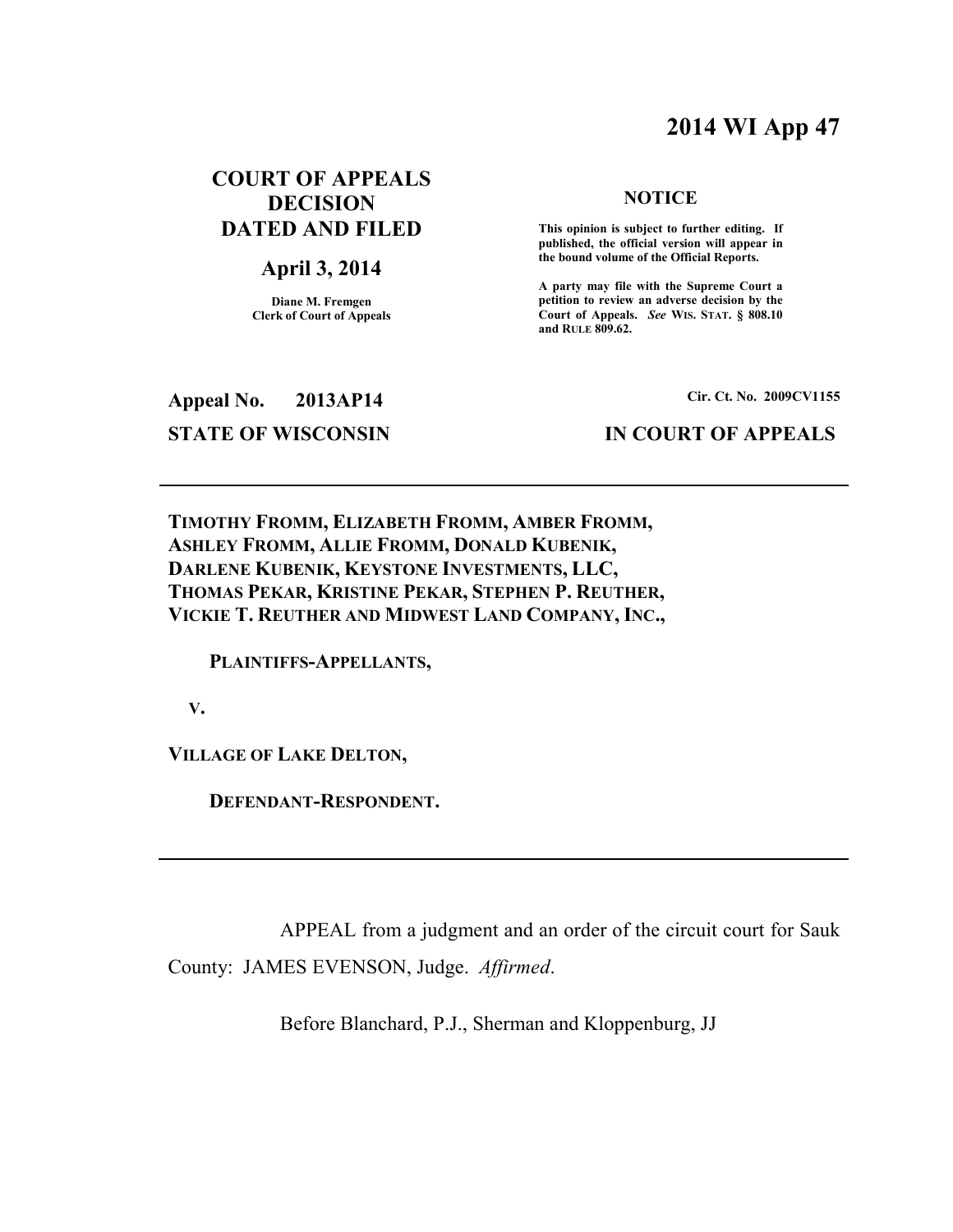¶1 BLANCHARD, P.J. Thirteen residents of a subdivision  $(collectively, Fromm)<sup>1</sup>$  appeal a judgment and an order of the circuit court dismissing their claim and granting summary judgment to the Village of Lake Delton. Fromm brought a takings claim under the inverse condemnation statute, WIS. STAT.  $\S 32.10$  (2009-10),<sup>2</sup> and the takings clause of the Wisconsin Constitution, against the Village after sustaining the destruction of his real and personal property due to severe flooding and resulting erosion in June 2008. Before the circuit court and now on appeal, Fromm alleges that the Village unconstitutionally took his property without providing just compensation.

¶2 We conclude that, because the Village did not engage in any action that resulted in the destruction of Fromm's property, the Village did not take Fromm's property and is not liable to Fromm for compensation. We also reject Fromm's argument that a "per se" takings rule applies, even in the absence of proof of a specific, pertinent action by the Village. We therefore affirm the decision of the circuit court granting summary judgment in favor of the Village.

## **BACKGROUND**

¶3 The construction of a dam on Dell Creek, near its confluence with the Wisconsin River, created Lake Delton in 1927. As constructed, the dam's structure consisted of a poured concrete section and an earthen embankment

<sup>&</sup>lt;sup>1</sup> The petitioners in this action are: Timothy, Elizabeth, Amber, Ashley, and Allie Fromm, Donald and Darlene Kubenik, Keystone Investments, LLC, Thomas and Kristine Pekar, Stephen and Vickie Ruether, and Midwest Land Company, LLC. We collectively refer to the petitioners as "Fromm," as if they are a single person, because neither side in this appeal points to any distinctions among the individual petitioners that matter for purposes of this appeal.

<sup>&</sup>lt;sup>2</sup> All further references to the Wisconsin Statutes are to the 2011-12 version unless otherwise noted.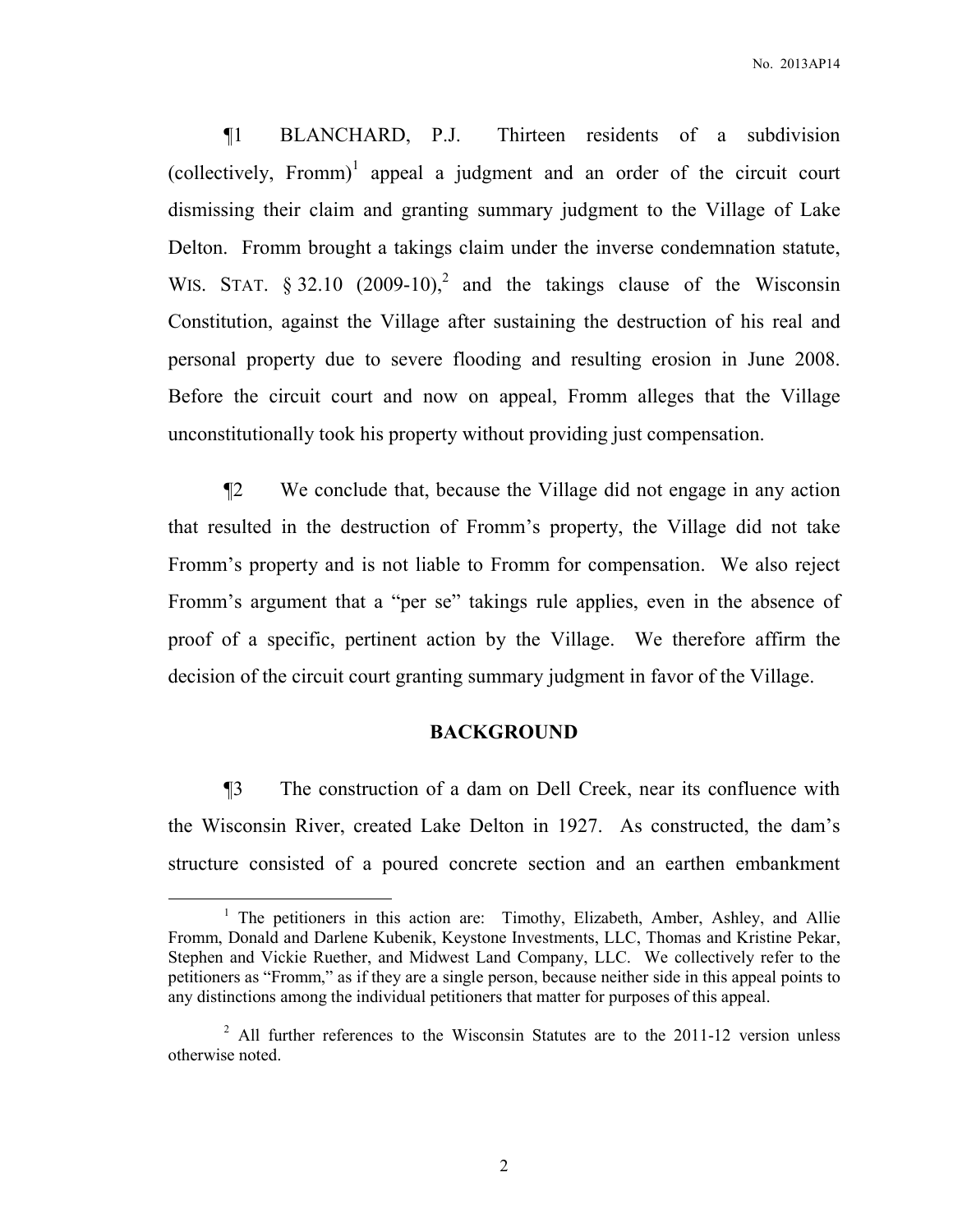section that extended 350 feet to the south of the concrete section. The Village of Lake Delton took over ownership of the dam in 1994, and from that time forward until the date of the alleged taking in 2008, the Village made no changes to the structural design of the dam.

¶4 Also as constructed in 1927, in addition to the earthen embankment, the dam's structure featured three "release mechanisms" to handle an influx of excess water: a principal weir spillway;<sup>3</sup> an emergency spillway; and three floodgates that opened to a maximum height of six feet. These original mechanisms remained in place and unchanged as of June 2008, except that in 2005 the Village mechanically altered the floodgates so that, at their point of maximum capacity, they opened to the lesser height of four feet.

¶5 Pertinent to the principal argument advanced by Fromm on appeal are facts bearing on the relative elevations of the dam and Fromm's property before the alleged taking. According to a 1993 report of the Wisconsin Department of Natural Resources (DNR), the dam's lowest point of elevation on the earthen embankment section of the dam was at all times relevant to this appeal 835.76 feet above mean sea level (MSL).

¶6 Fromm's property was located about one quarter of a mile from the dam, in a "saddle," or a "low point on the reservoir rim relative to the crest of the dam." According to a 2001 Federal Emergency Management Agency (FEMA) Flood Insurance Rating Map for the land abutting Lake Delton and a 2001 flood elevation study conducted by the Village's engineering firm, Mid-States

 $3$  A weir is a barrier across a river designed to alter water flow when needed.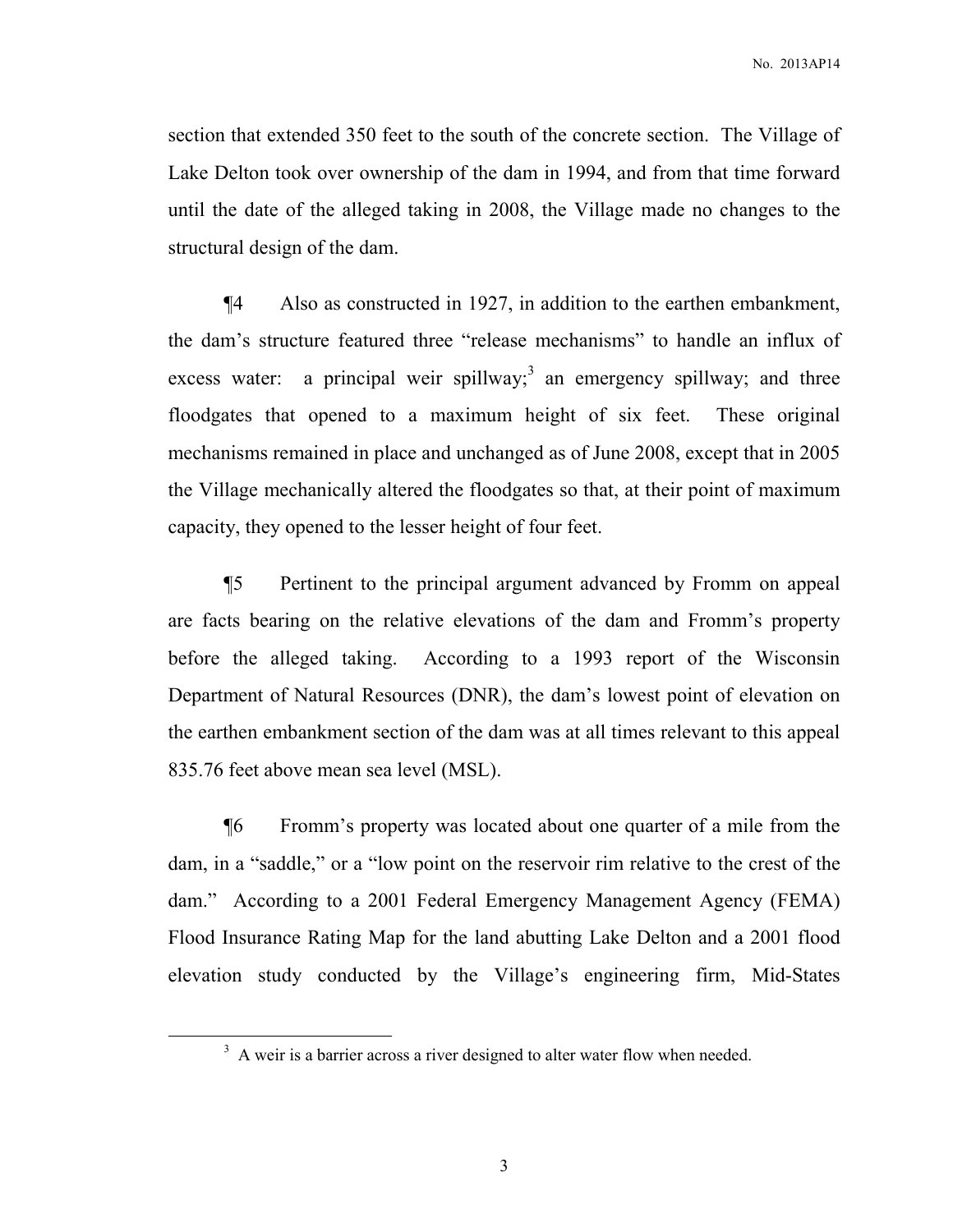Associates (MSA), and approved by the DNR in 2002, the elevation of Fromm's property was between 833.93 and 835.5 feet above MSL. This meant that prior to the alleged taking, the lowest point on the dam's structure was at a higher elevation than Fromm's property.

¶7 Over the period June 7-9, 2008, a series of unusually heavy and frequent rainstorms hit the Lake Delton area, causing the water level to rise in Lake Delton. As the lake rose, excess water flowed over the saddle on which Fromm's property was located, and eventually down to the Wisconsin River. The path of this excess water caused erosion that worked its way back up from the Wisconsin River to Lake Delton. As a result of this erosion, Fromm's residence and the land on which it was built, heavy in sand content, were swept down and into the river, completely or partially destroying all structures and taking away a substantial quantity of property. The water in Lake Delton never overtopped the dam. After the June 2008 flooding and related severe erosion, no water remained on Fromm's property. For the balance of this opinion, we refer to the flooding and erosion of Fromm's property resulting in the losses at issue as the flooding event.

¶8 Fromm filed a verified petition with the Village to commence proceedings for inverse condemnation pursuant to the inverse condemnation statute, WIS. STAT. § 32.10, based on his property loss caused by the flooding event. Fromm also filed a complaint against the Village initiating this action, alleging that the Village took his property and seeking compensation under § 32.10 and the takings clause of the Wisconsin Constitution.<sup>4</sup>

<sup>&</sup>lt;sup>4</sup> In his complaint, Fromm also alleged that the Village was liable for negligence, nuisance, and trespass as a result of the flooding event. Fromm appears to have abandoned those (continued)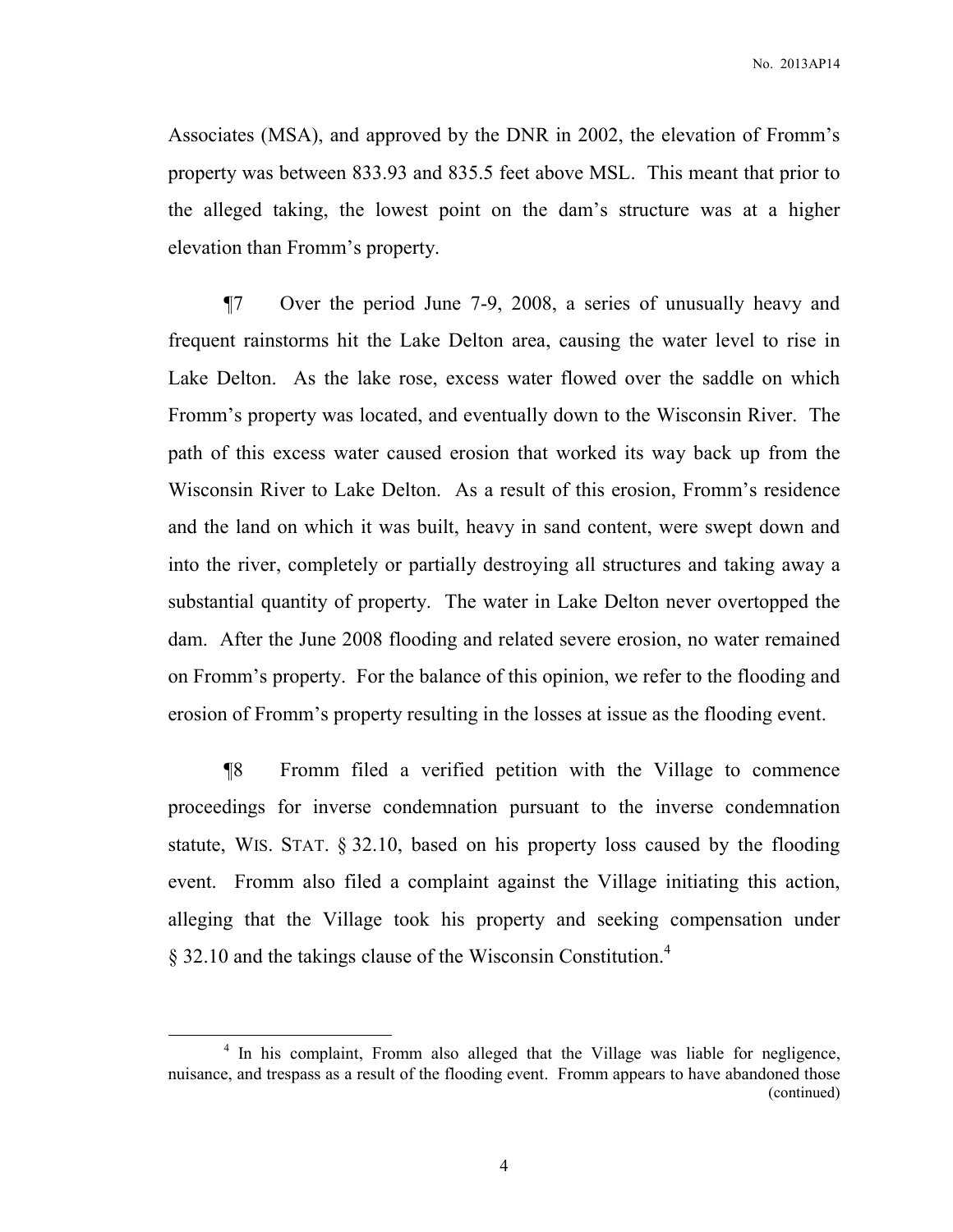¶9 The Village moved for summary judgment, arguing that it had not engaged in any action that would support a takings claim. The Village included in its summary judgment materials a report and deposition of an expert on water resources engineering whom Fromm had retained to review the events leading up to the flooding event. According to Fromm's expert, the June 2008 rainfalls and flooding were "inarguably" of a magnitude that would occur only once in more than 1000 years. Fromm's expert also opined that, based on his review of photographs, elevation records, and testimony, Fromm's property in advance of the flooding event was at a lower elevation than the lowest elevation of the dam by about one and a half feet (approximating the potential elevation differential suggested by the reports referenced above). As discussed in more detail below, Fromm's expert also opined that this elevation differential was what "allowed" the flow of water through the saddle that resulted in the flooding event.

¶10 The circuit court granted the Village's motion for summary judgment and dismissed Fromm's complaint, concluding that there were no genuine issues of material fact and that the Village was entitled to judgment as a matter of law on the grounds that the Village took no affirmative action that resulted in Fromm's losses. Fromm now appeals.

claims prior to the circuit court's decision on summary judgment, and in any event he has abandoned them on appeal.

Separately, after the flooding event, the State exercised its power of eminent domain to take what remained of Fromm's property and compensated Fromm for the full market value of that property. The State's exercise of eminent domain in regard to Fromm's property is not at issue in this appeal.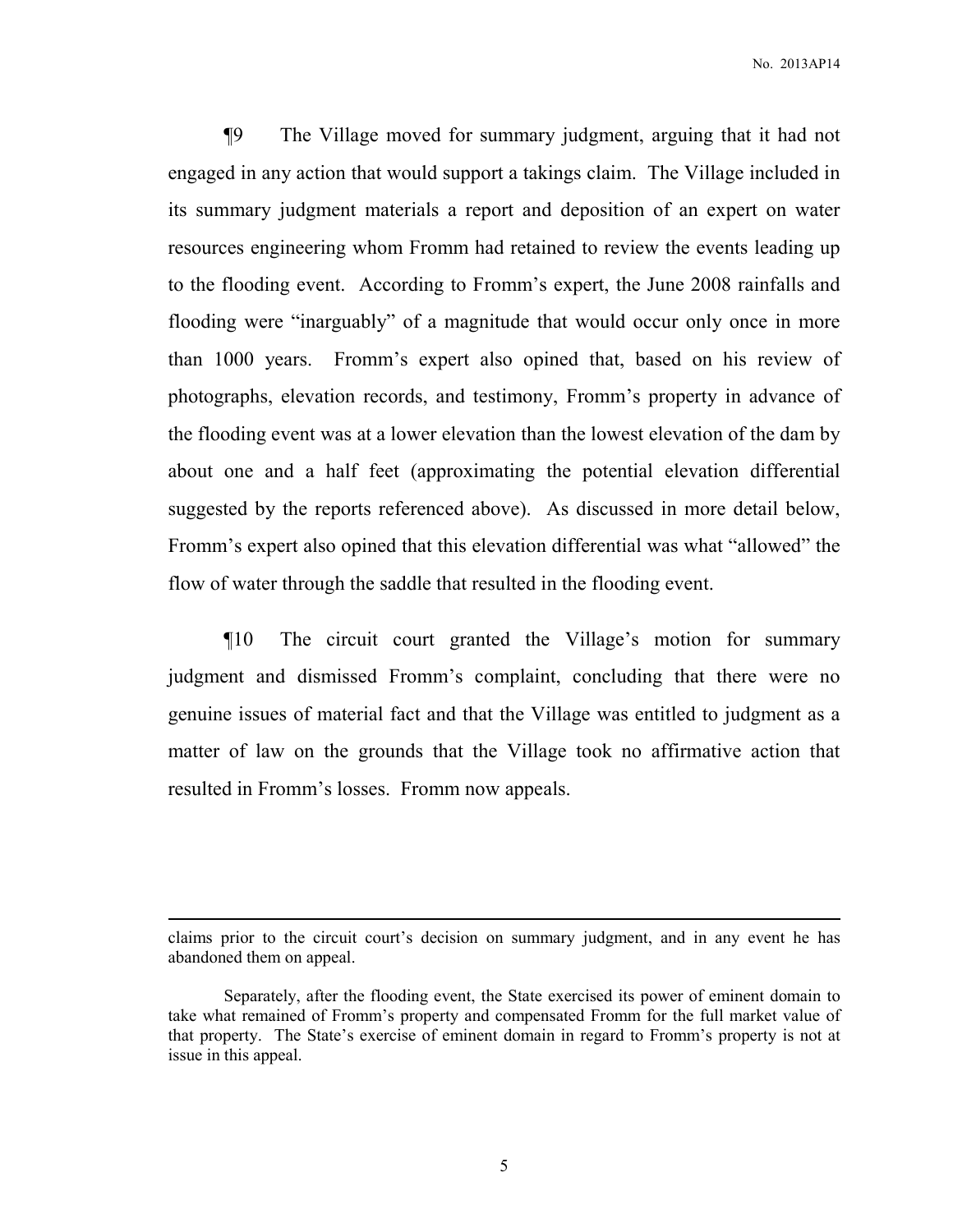#### **STANDARD OF REVIEW**

¶11 We review a circuit court's decision to grant summary judgment de novo, applying the same methodology as the circuit court. *Green Spring Farms v. Kersten*, 136 Wis. 2d 304, 315, 401 N.W.2d 816 (1987). Summary judgment is appropriate "'if the pleadings, depositions, answers to interrogatories, and admissions on file, together with the affidavits, if any, show that there is no genuine issue as to any material fact and that the moving party is entitled to judgment as a matter of law.'" *Id.* (quoting WIS. STAT. § 802.08(2)). We will uphold a circuit court's decision granting summary judgment unless the record shows a genuine issue of material fact or the moving party is not entitled to a judgment as a matter of law. *Strasser v. Transtech Mobile Fleet Serv., Inc.*, 2000 WI 87, ¶30, 236 Wis. 2d 435, 613 N.W.2d 142.

¶12 "'Whether government conduct constitutes a taking of private property without just compensation is a question of law that this court reviews de novo.'" *Brenner v. New Richmond Reg'l Airport Comm'n*, 2012 WI 98, ¶35, 343 Wis. 2d 320, 816 N.W.2d 291 (quoted source omitted).

## **DISCUSSION**

¶13 Fromm makes two arguments on appeal as to why the circuit court erred in dismissing his complaint on summary judgment.<sup>5</sup> First, Fromm argues

<sup>&</sup>lt;sup>5</sup> If Fromm intends to advance additional arguments, they are not developed. We have found it a challenge to discern Fromm's core arguments, in part because he lays out a lengthy statement of facts in his principal brief that includes extensive references to facts that, in the end, appear unrelated to his arguments on appeal. To cite one of numerous examples, Fromm explains at length that the Village was not a part of FEMA's flood insurance program and, thus, Fromm was unable to obtain flood insurance for his property. However, so far as we can discern, Fromm never ties his inability to obtain flood insurance to any argument in the argument section of his brief.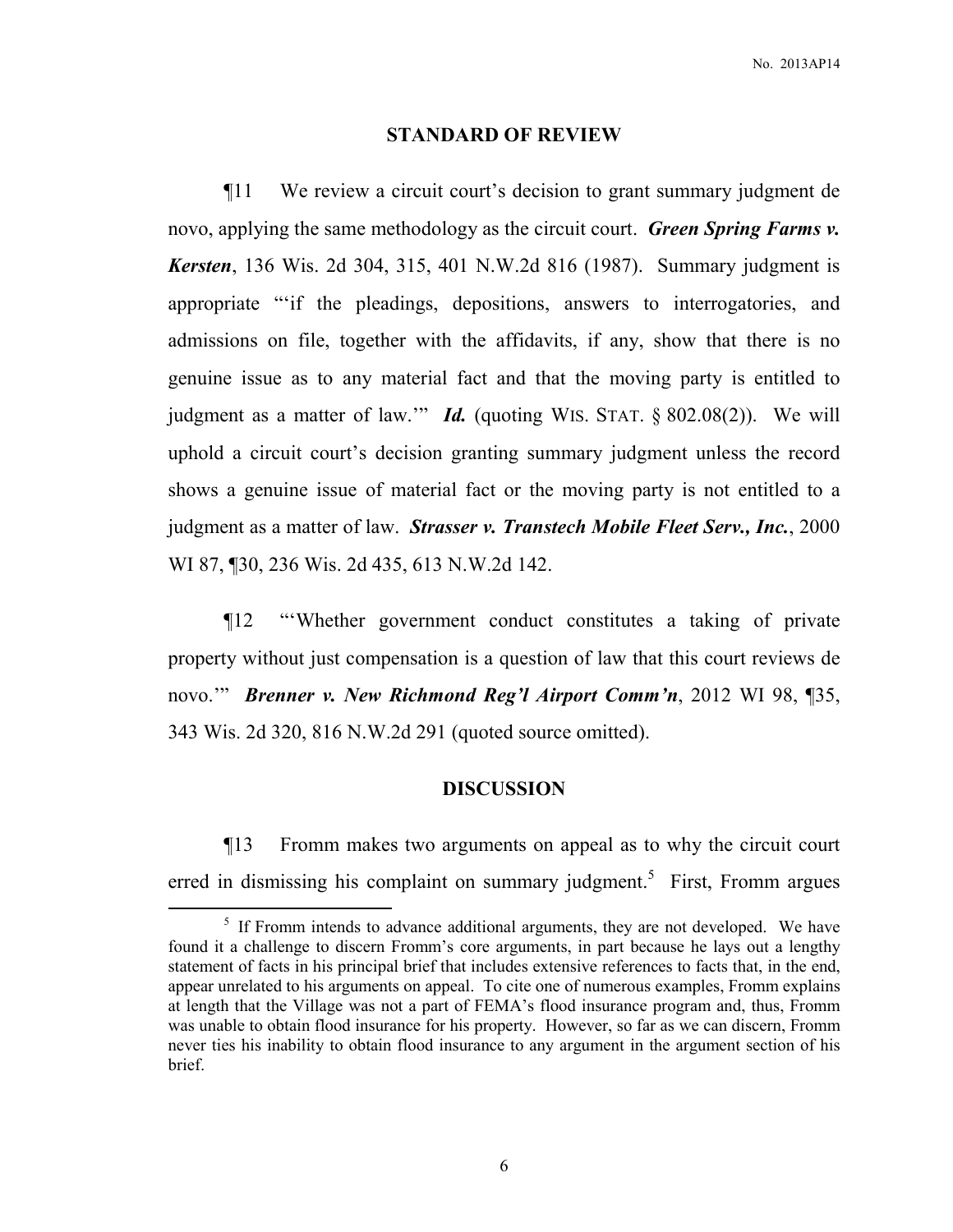that actions of the Village caused the flooding event and, thus, the Village must compensate him under the takings clause of the Wisconsin Constitution and the inverse condemnation statute. Second, Fromm argues in the alternative that, whether or not he can point to proof of specific Village action, this court "should find a per se taking under the facts of this case." As we understand the second argument, Fromm contends that we should apply the following as a per se rule: any time a governmental unit controls a dam and there is a loss of private property due to flooding associated with the dam's operation, the governmental unit is liable for a taking.<sup>6</sup>

¶14 The Wisconsin Constitution and the United States Constitution, made applicable to the states through the Fourteenth Amendment, provide that the government may not "take" a person's private property for public use without providing just compensation. *See* U.S. CONST. amend. V; *Dolan v. City of Tigard*, 512 U.S. 374, 383-84 & n.5 (1994); WIS. CONST. art. I, § 13 ("The property of no person shall be taken for public use without just compensation therefor."). When determining whether a taking has allegedly occurred under the Wisconsin Constitution, this court applies the same standards that are used to determine whether a taking has occurred under the Fifth Amendment to the United States Constitution. *See Wisconsin Med. Soc'y, Inc. v. Morgan*, 2010 WI 94, ¶38, 328 Wis. 2d 469, 787 N.W.2d 22. Where a taking has allegedly occurred but a property owner has not been compensated, the property owner may initiate a claim for inverse condemnation pursuant to WIS. STAT. § 32.10 in order to recover just

<sup>&</sup>lt;sup>6</sup> We need not, and do not, address the arguments of the parties as to a third issue, whether the statute of repose, WIS. STAT. § 893.89, protects the Village from liability for a taking because we conclude that the Village did not take Fromm's property.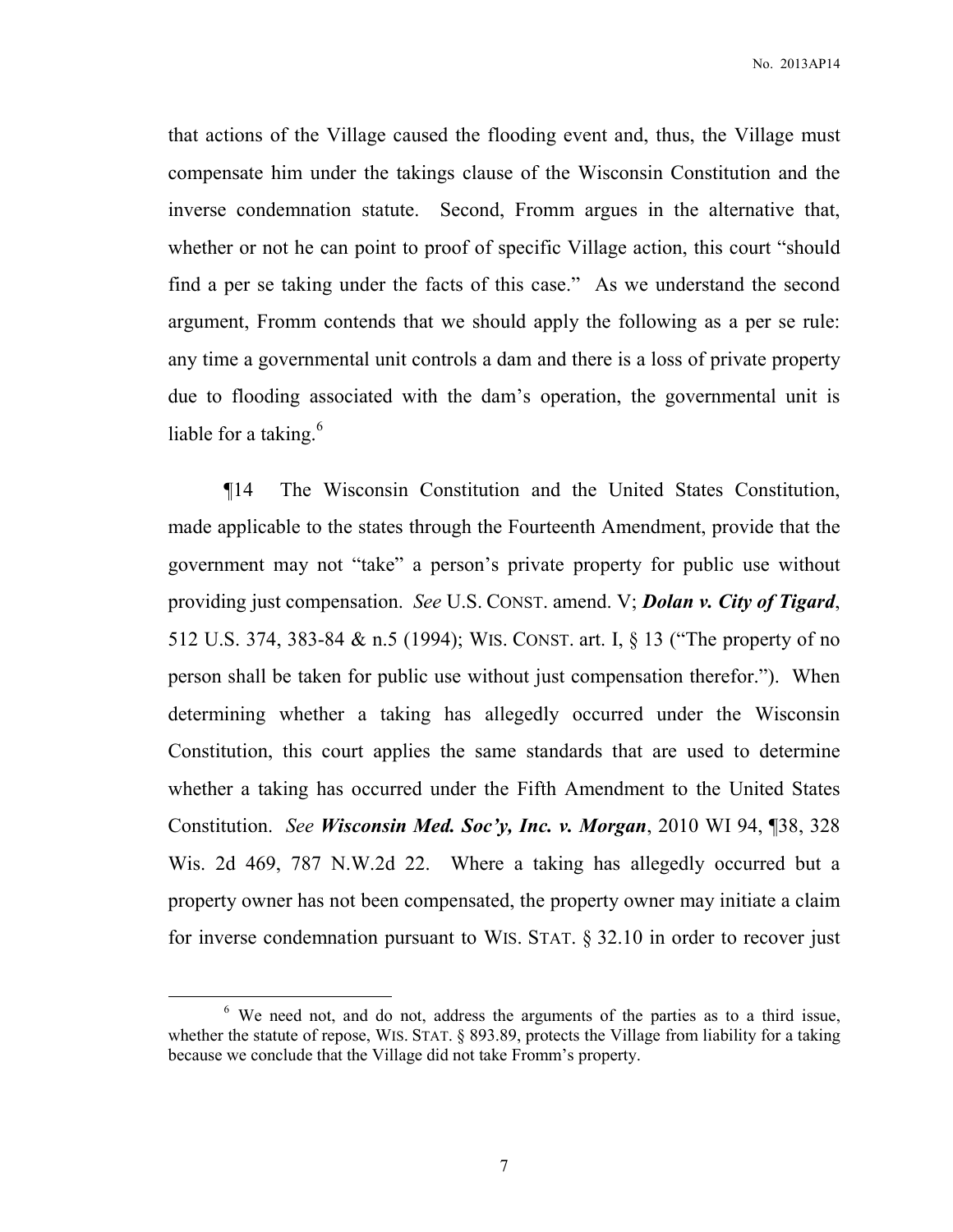compensation under the takings clause. *See Brenner*, 343 Wis. 2d 320, ¶¶41-43; *see also Hillcrest Golf & Country Club v. City of Altoona*, 135 Wis. 2d 431, 435 n.1, 400 N.W.2d 493 (Ct. App. 1986).

¶15 Turning to the issue that we conclude is dispositive, in order to constitute a taking, the property loss at issue must be the result of government action. *Brenner*, 343 Wis. 2d 320, ¶83 ("[G]overnment action of some sort is a prerequisite for a taking under the constitution."); *Arkansas Game & Fish Comm'n v. United States*, 133 S. Ct. 511, 522 (2012) ([R]elevant to the takings inquiry is the degree to which the invasion is intended or is the foreseeable *result of authorized government action*.") (emphasis added). Two types of government action can result in a taking: "(1) 'an actual physical occupation' of private property or (2) a restriction that deprives an owner 'of all, or substantially all, of the beneficial use of his [or her] property.'" *E-L Enters., Inc. v. Milwaukee Metro. Sewerage Dist.*, 2010 WI 58, ¶22, 326 Wis. 2d 82, 785 N.W.2d 409 (quoted source omitted). There are no restrictions at issue here, and therefore Fromm's claim is based on the first type of taking.

# *I. Action of the Village*

¶16 Fromm's briefing is unclear in defining the alleged action or actions of the Village that form the basis for his takings claim. At oral argument to this court, Fromm clarified his position that there were two potential sources of Village action that constituted a taking: (1) mechanically limiting the dam's floodgates so that they could open to a maximum height of four feet, instead of six feet; and (2) failing to act on information that Fromm's property was located at a lower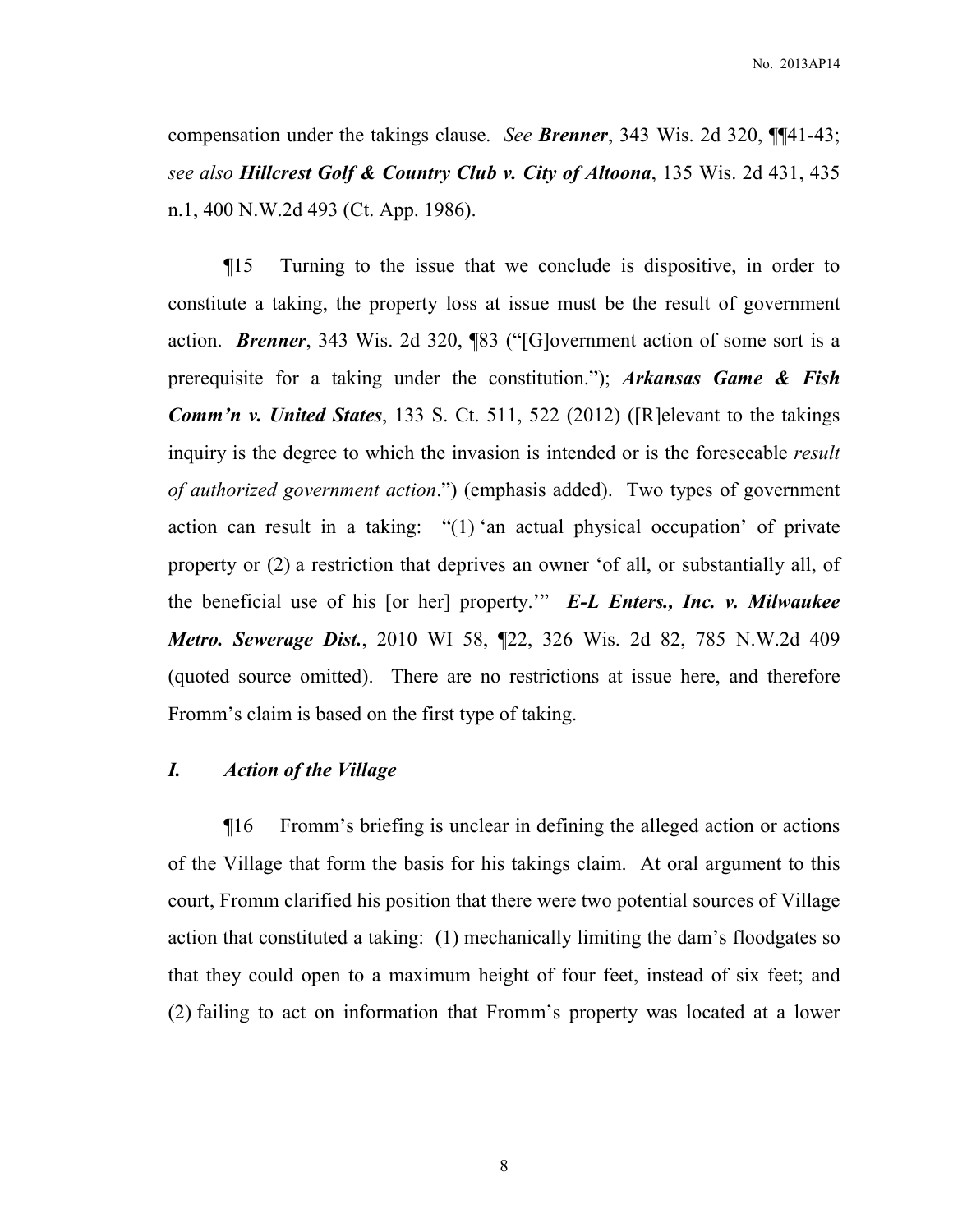elevation than the dam's lowest point of elevation.<sup>7</sup> We conclude that neither of these alleged actions supports a reversal of the circuit court's decision on summary judgment.

¶17 Addressing the first alleged action of the Village, the reduction in floodgate capacity, we conclude that this cannot form the basis for reversing the circuit court's decision on summary judgment because Fromm fails to point to evidence on this topic creating a genuine issue of material fact. More specifically, Fromm fails to point to evidence in the record on summary judgment that, if the floodgates had been capable of opening to six feet, doing so would have prevented the flooding event.

¶18 As explained in the background section, the evidence on summary judgment included the deposition of Fromm's expert in water resources engineering and a report that this expert had prepared for this case. Fromm's expert stated in this report and at his deposition that the cause of the flooding event was a dam design issue, namely, that the lowest elevation point of the dam was higher than the elevation of Fromm's property. This expert opined that, even if the floodgates could have been opened to six feet, doing so during the flooding event would not have prevented Fromm's property loss.

<sup>&</sup>lt;sup>7</sup> In his briefing, Fromm also makes references to a number of other Village actions taken during the days leading up to and during the heavy rains that he may mean to argue formed the basis for his takings claim, such as failure to keep the spillway clear of debris during the flooding event and placing sandbags around the dam, but not around Fromm's property. However, Fromm fails to develop any of these additional alleged actions into an argument to support his takings claim. Moreover, at oral argument, when questioned on the subject of alleged Village action, Fromm did not state that these were Village actions on which he based his takings claim. Further, Fromm points to no evidence in the record that, had the Village kept the spillway clear or sandbagged his property, the flooding event would not have occurred.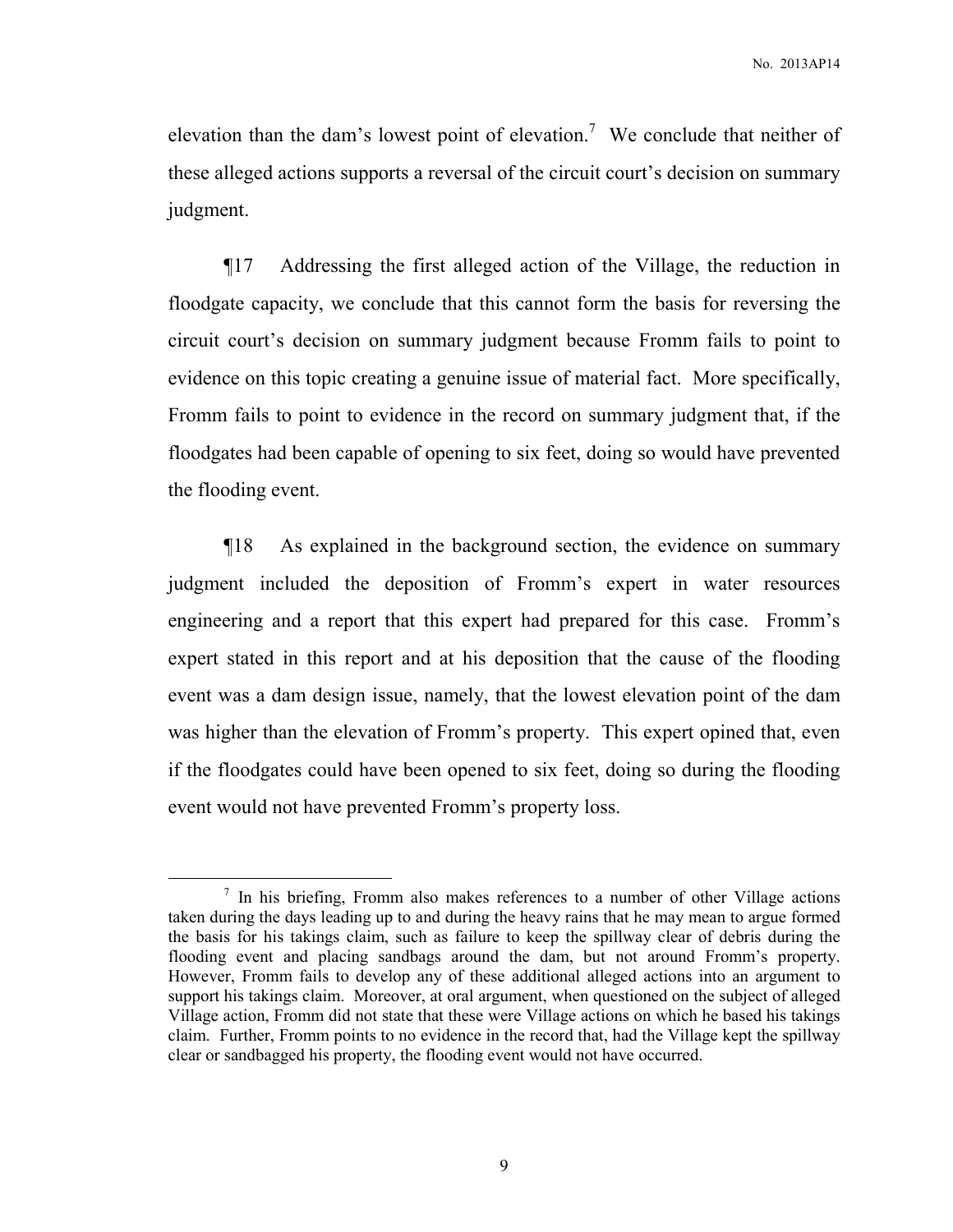¶19 Fromm conceded at oral argument that his expert opined that opening the flood gates to six feet would not have prevented the flooding event. Nonetheless, we understand Fromm to argue that a factual dispute remains. Fromm's argument proceeds as follows:

- Fromm's expert's opinion that opening the floodgates to six feet would not have prevented the flooding event was premised on the assumption that the rains were so heavy that they would be expected to occur only once in more than *1000 years*.
- However, in an MSA study subsequent to the flooding event, MSA concluded that the rains were not so massive, and would be expected to occur approximately once every *286 years*, thus raising a factual question about the more than 1000-year-flood premise relied upon by Fromm's expert in addressing the floodgates issue.

¶20 One problem with Fromm's argument, a problem sufficient to resolve this issue, is that the summary judgment materials contain only one expert opinion on the question of whether the lower floodgate height contributed to the flooding event, and that expert concluded that the rains were "inarguably" so heavy as to constitute a greater than 1000-year event. Fromm's reliance on a different source of authority alleging that the flooding event may have been of the lesser 286 year magnitude does not help him, because that source does not purport to allege that, at this lesser magnitude, the limited capacity of the floodgates caused the flooding event. As Fromm acknowledged at oral argument, he can point to no evidence in the record upon which we could conclude that there is a genuine, material dispute about whether the "action" of adjusting the gates to the lower capacity caused the flooding event.

¶21 We turn now to Fromm's second argument that Village action resulted in a taking, which is based on the failure by the Village to take some action related to the dam after learning that Fromm's property was situated up to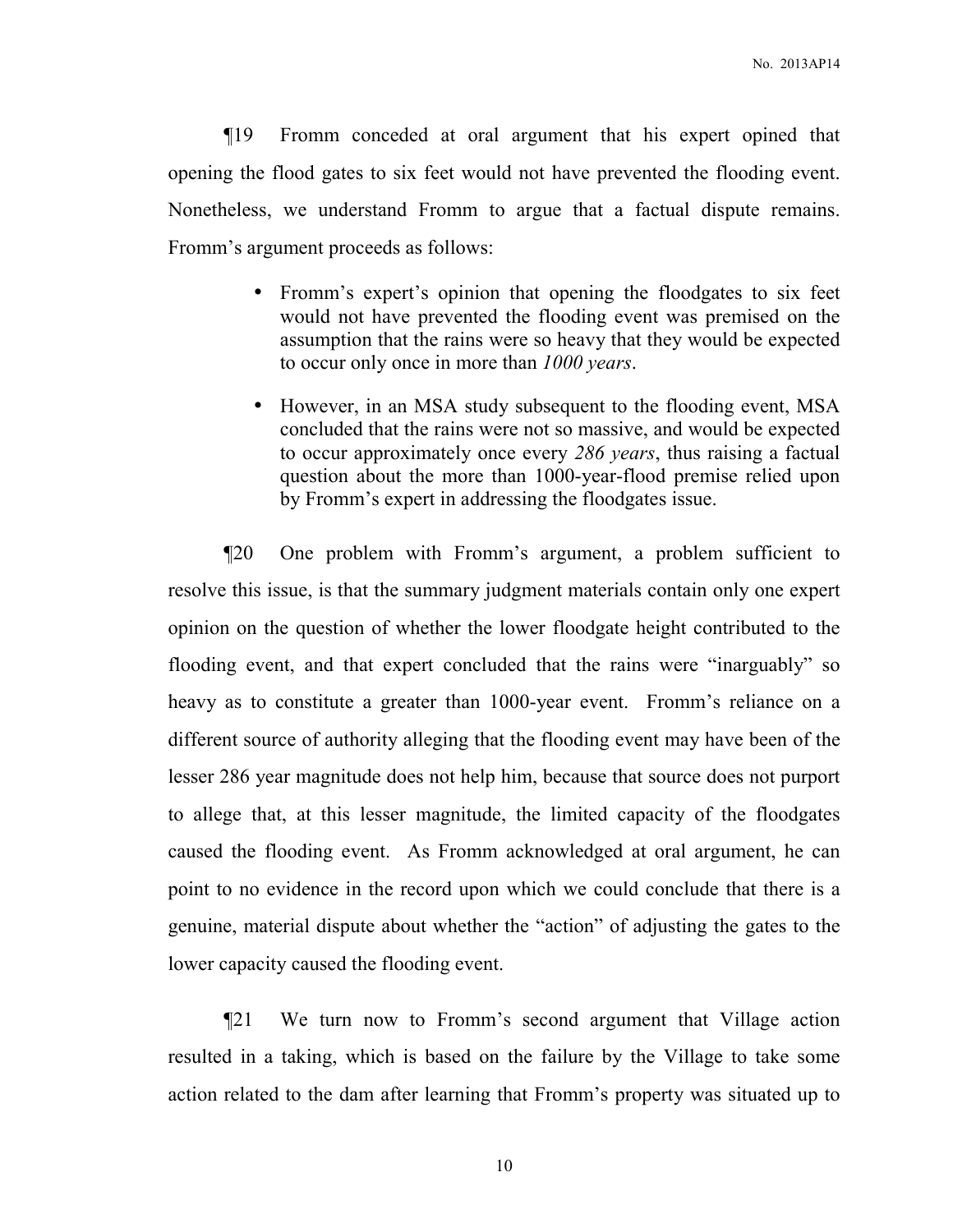No. 2013AP14

two feet lower than the lowest elevation point of the dam, in a saddle. We understand Fromm's argument to proceed as follows: The Village learned well in advance of the flooding event that the lowest point on the dam was at a higher elevation than Fromm's property; the Village "acted" by deciding not to take steps or by avoiding necessary steps to prevent the flooding event based on its knowledge of this difference in elevation; because the Village's failure to act on this knowledge is an action that supports a takings claim, the Village was not entitled to summary judgment as a matter of law. For the following reasons, we reject this argument.

¶22 In the argument section of his briefing, Fromm does not explicitly argue that the Village knew of the elevation differential between the lowest point of the dam and Fromm's property prior to the flooding event. At oral argument, the Village asserted that there were no facts in the record to support the claim that the Village had this knowledge. However, we conclude that the most efficient way to resolve this issue is to assume, without deciding, that there is record support for the proposition that the Village had available to it before the flooding event information showing the relative elevations of the dam and Fromm's property. Further, we also assume without deciding that the Village was on notice that a flood sufficient to raise the level of the lake to the lowest point of the dam would flood the saddle area, to a greater or lesser degree. We simply observe that, without acknowledging the fact, Fromm seems to have assumed the following in briefing and at oral argument: that the Village was on notice before the flooding event that there were no *other* locations on the reservoir rim that were significantly lower than the saddle area, nor other features of the terrain or landscape that would have pointed away from the saddle area as a potential flooding area.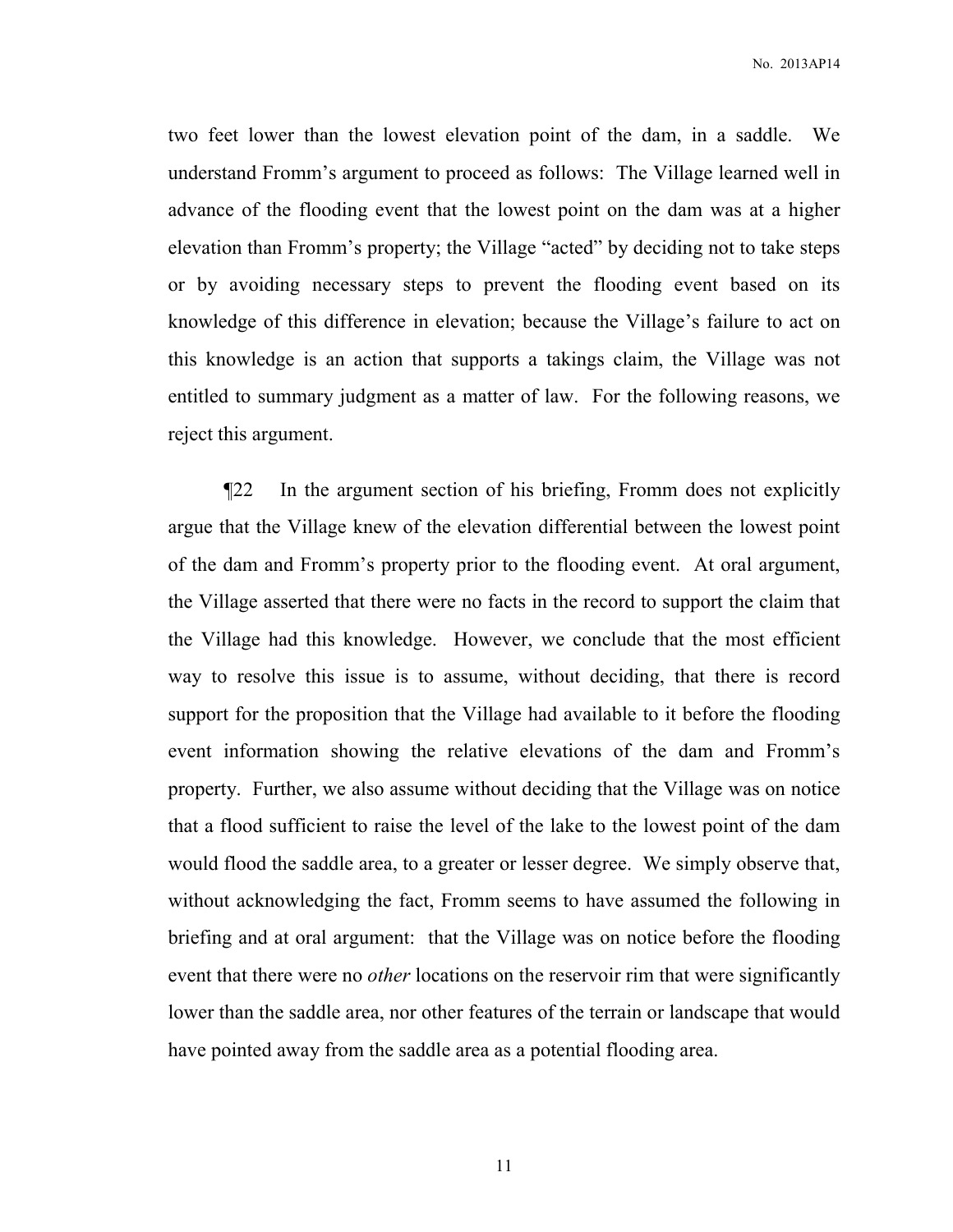¶23 Even with all these assumptions, however, we agree with the Village that the failure to act on this information cannot form the basis for Fromm's takings claim. Our conclusion rests in part on federal authority cited by the Village, as well as Wisconsin precedent cited below, requiring a valid takings claim to include allegations of affirmative government action. *See, e.g.*, *Nicholson v. United States*, 77 Fed. Cl. 605, 619-20 (Fed. Cl. 2007); *Valles v. Pima Cnty.*, 776 F. Supp. 2d 995, 1003 (D. Ariz. 2011) ("Plaintiffs have not cited any authority to suggest that a government's *inaction or omissions* can amount to a taking, and this Court is not aware of any such case law.") (emphasis in original).

¶24 In *Nicholson*, the court addressed whether the government's failure to adequately design, build, or maintain levees in the New Orleans area before Hurricane Katrina could constitute a taking. 77 Fed. Cl. at 606. The court opined that "an affirmative action on the part of the Government [is necessary to] form the basis of the alleged taking." *Id.* at 620. The court stated, further, that "[i]n no case that we know of has a governmental agency's failure to act or to perform its duties correctly been ruled a taking." *Id.* The court's conclusion that the plaintiffs' takings claims failed turned, in part, on the conclusion that the plaintiffs' allegations of the government's failure to act to a particular degree were insufficient to support a takings claim. *Id.* at 619-20.

¶25 In his reply brief, Fromm attempts to distinguish *Nicholson* from the facts here by quoting the following passage from *Nicholson*: "Plaintiff's case would be stronger if the floodwalls *as designed* channeled the flood waters toward their property or had a net effect of increasing the level of flooding.… That case may ultimately pose a takings scenario." *Id.* at 622. Fromm asserts: "In this case, the dam as designed and improperly maintained had the net effect of channeling

12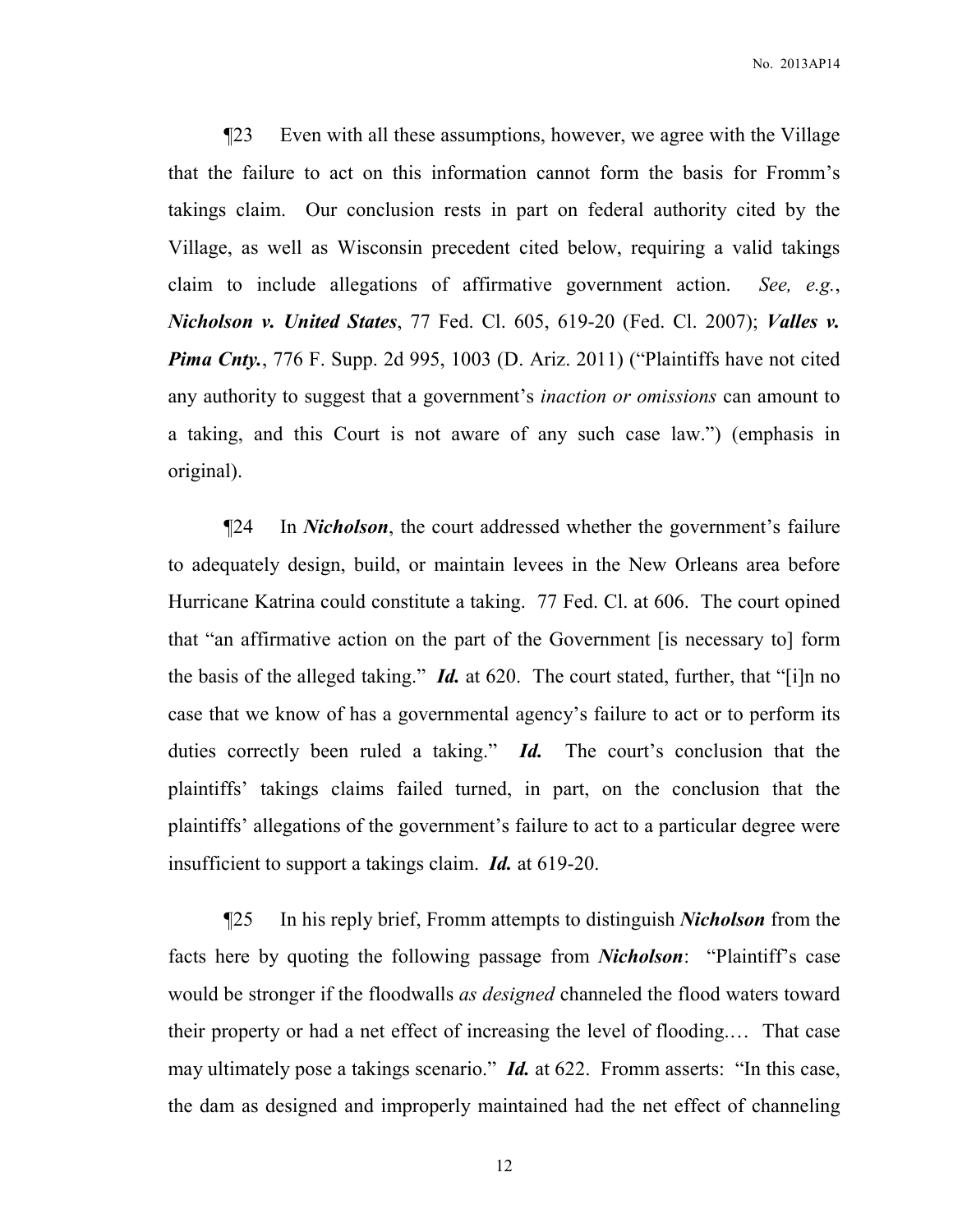increased amounts of water towards the plaintiffs' property and increasing the level of flooding at their property."

¶26 Fromm's attempt to distinguish *Nicholson* suffers from two defects. First, as explained above, the Village did not design the dam structure and, thus, even if the relative elevations of Fromm's property and the dam might have acted to, in some sense, "channel" the excess water toward Fromm's property, there is no relevant action of the Village on which to base a takings claim. Second, Fromm does not explain how the Village improperly maintained the dam in a manner that in any sense channeled water toward Fromm's property in the event of flooding. If Fromm means to point to the limitation of floodgate capacity, we have already explained that Fromm has failed to produce evidence that this action resulted in his property loss.

¶27 Fromm also asserts that the Wisconsin supreme court's recent decision in *Brenner* supports his argument that the Village's "'failing to act' in some fashion so as to prevent or mitigate the flooding" supports a takings claim. We disagree. *Brenner* is highly distinguishable in its facts from this case.

¶28 In *Brenner*, a city took the following action: it extended by 1500 feet the runway of an airport that a city operated. 343 Wis. 2d 320, ¶6. As part of this action, the city acquired 62 acres of privately owned, abutting property by direct condemnation and acquired a 3.813 acre "avigation easement" over two parcels containing a personal residence and dairy barn. *Id.* The owners of this property asked the city to condemn their entire 142.5 acres, but the city declined to do so. *Id.*

¶29 The supreme court was presented with allegations that airplane flight patterns over the land that the city had declined to condemn constituted a taking of

13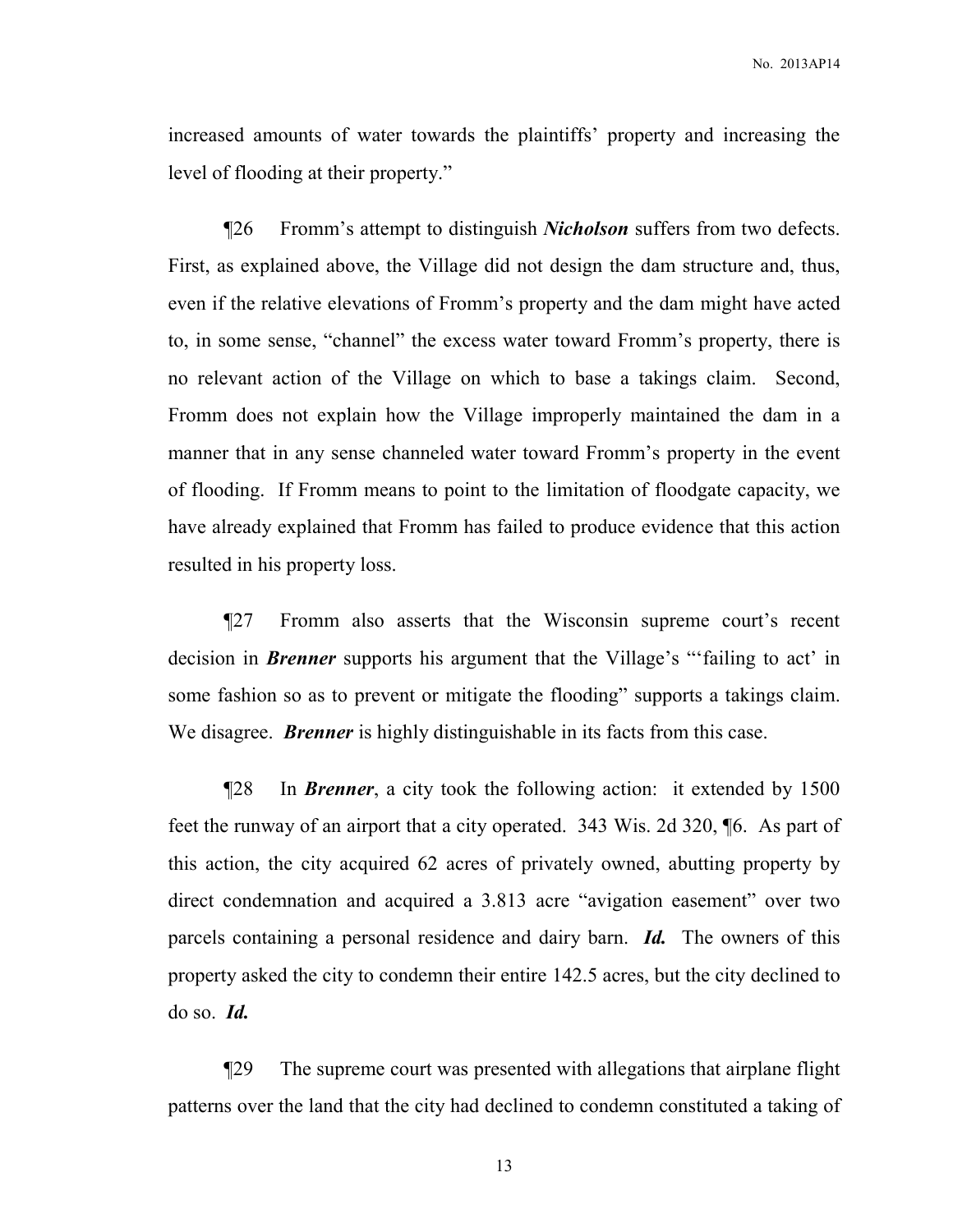property without just compensation. *Id.*, ¶¶1, 6, 14. Evidence in the case included testimony of the city's airport manager that, while the city sought to enforce FAArecommended approach patterns, "pilots would deviate from those standards, especially in high winds," and would "regularly" fly over the property at issue. *Id.*, ¶84. On these facts, the court concluded that there was a taking, because the city's "creation and expansion" of its airport resulted in aircraft flying over the landowner's property "low enough and with sufficient frequency to have a direct and immediate effect on the use and enjoyment of the property." *Id.*, ¶¶88, 90.

¶30 Fromm focuses on the following passage from *Brenner*:

The City bears responsibility if aircraft are regularly deviating from FAA flight patterns and those deviations result in invasions of the ... airspace [above] neighboring property owners with adverse effects on their property. The City is in a far superior position to enforce the FAA's flight standards than the property owners.

Id., [84. Fromm argues, from this language, that

[T]he [*Brenner*] court held that where a City failed to act to reduce the impact of physical invasions of the plaintiffs' property by private pilots, that failure to act could be government action. Similarly, in this case the Village was in a superior position to take action to prevent the physical invasion of [Fromm's] land from floodwaters resulting from heavy storms.

¶31 This argument misconstrues *Brenner*. The court's point about the city's "superior position" appears to have been directed toward an argument of the city to the effect that the flights over the plaintiffs' property were out of the control of the city. The court's response to this point was to explain that the city had taken the actions of designing, building, and operating the airport in a manner that caused the complained of overflights on a "regular" basis. There is no parallel to the facts of the instant case.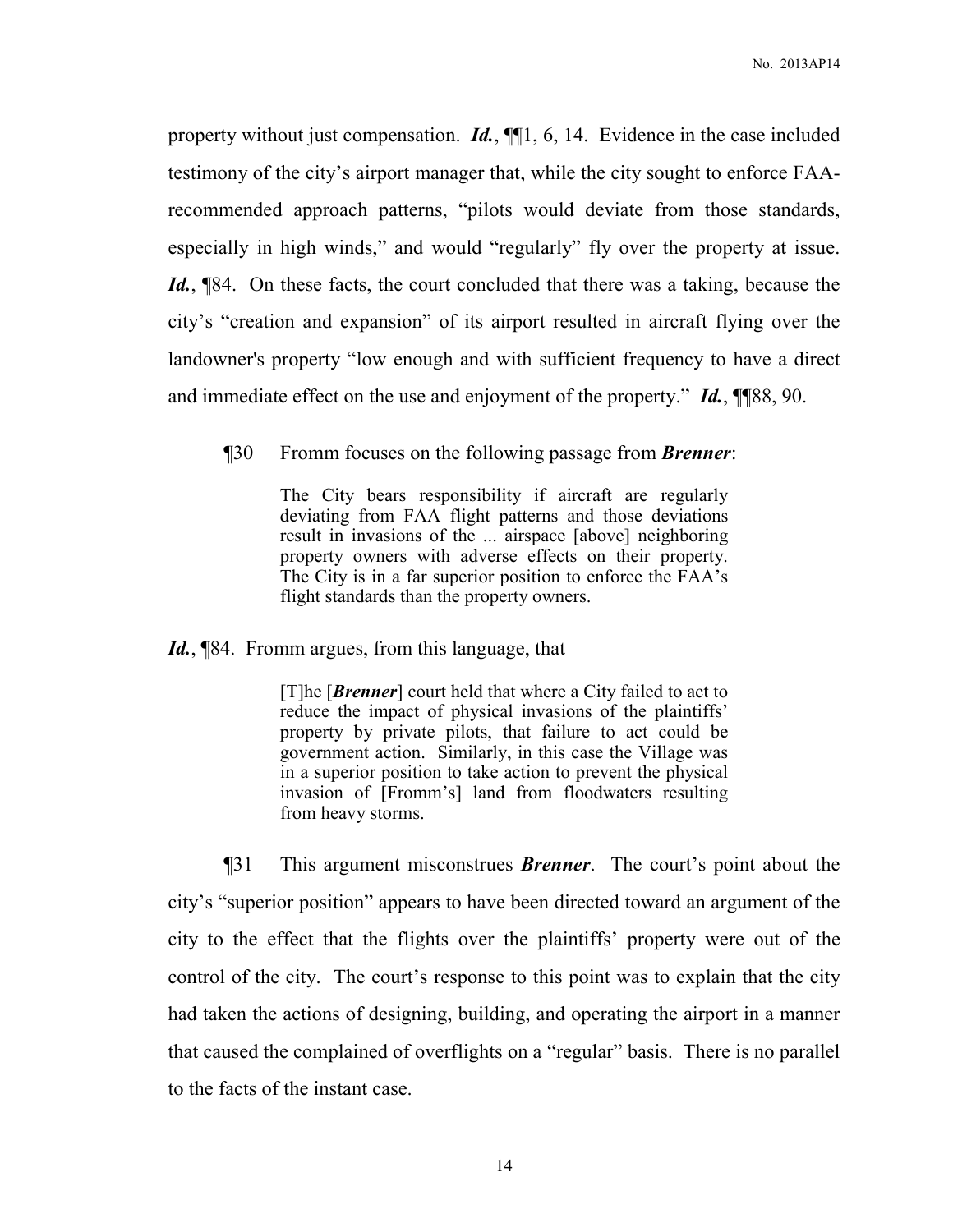¶32 Moreover, as the Village points out and we have already noted above, the court in *Brenner* explicitly stated the rule that "government action of some sort is a prerequisite for a taking under the constitution." *Id.*, ¶83. We are not free to disregard this plainly stated rule and search for *inaction* that might be considered to be the functional equivalent of action, as might be at issue for example in the negligence context.

¶33 In sum, Fromm fails to present any legal authority to persuade us that the type of failure to act alleged here, namely, the Village's failure to act on knowledge about the relative elevations of Fromm's property and the dam, constitutes an action that can support his takings claim.<sup>8</sup>

# *II. Per Se Taking*

 $\overline{a}$ 

¶34 Fromm also argues that, even if we fail to identify a specific action by the Village that caused the flooding event, we should follow, or now fashion, a rule that the facts before us amount to a per se taking. Counsel for Fromm stated at oral argument: "[T]he mere fact that the dam was placed across a navigable

<sup>&</sup>lt;sup>8</sup> Having concluded that there was no taking because Fromm can point to no act of the Village that caused a taking, we need not address the arguments of the parties on the sub-issue of "temporary" flooding. A temporary flooding can involve complete destruction of property that nonetheless leaves no water behind. The Village argues that "temporary" flooding is not actual physical occupation of private property and, thus, cannot constitute a taking. *See Anhalt v. Cities and Villages Mut. Ins. Co.*, 2001 WI App 271, ¶¶28-33, 249 Wis. 2d 62, 637 N.W.2d 422 (temporary flooding was not a taking, even where residential property was destroyed due to flooding), *abrogated on other grounds by Milwaukee Metro. Sewerage Dist. v. City of Milwaukee*, 2005 WI 8, ¶59 n.17, 277 Wis. 2d 635, 691 N.W.2d 658; *see also Menick v. City of Menasha*, 200 Wis. 2d 737, 742-44, 547 N.W.2d 778 (Ct. App. 1995). Fromm responds that "temporary" flooding can amount to a taking. On this subject we simply observe that, seemingly contrary to *Anhalt* and *Menick*, the United States Supreme Court recently decided that "temporary" flooding can, under certain circumstances, amount to a taking. *Arkansas Game and Fish Comm'n v. United States*, 133 S. Ct. 511, 519-23 (2012); *see also Quebedeaux v. United States*, 112 Fed. Cl. 317, 321 (Fed. Cl. 2013).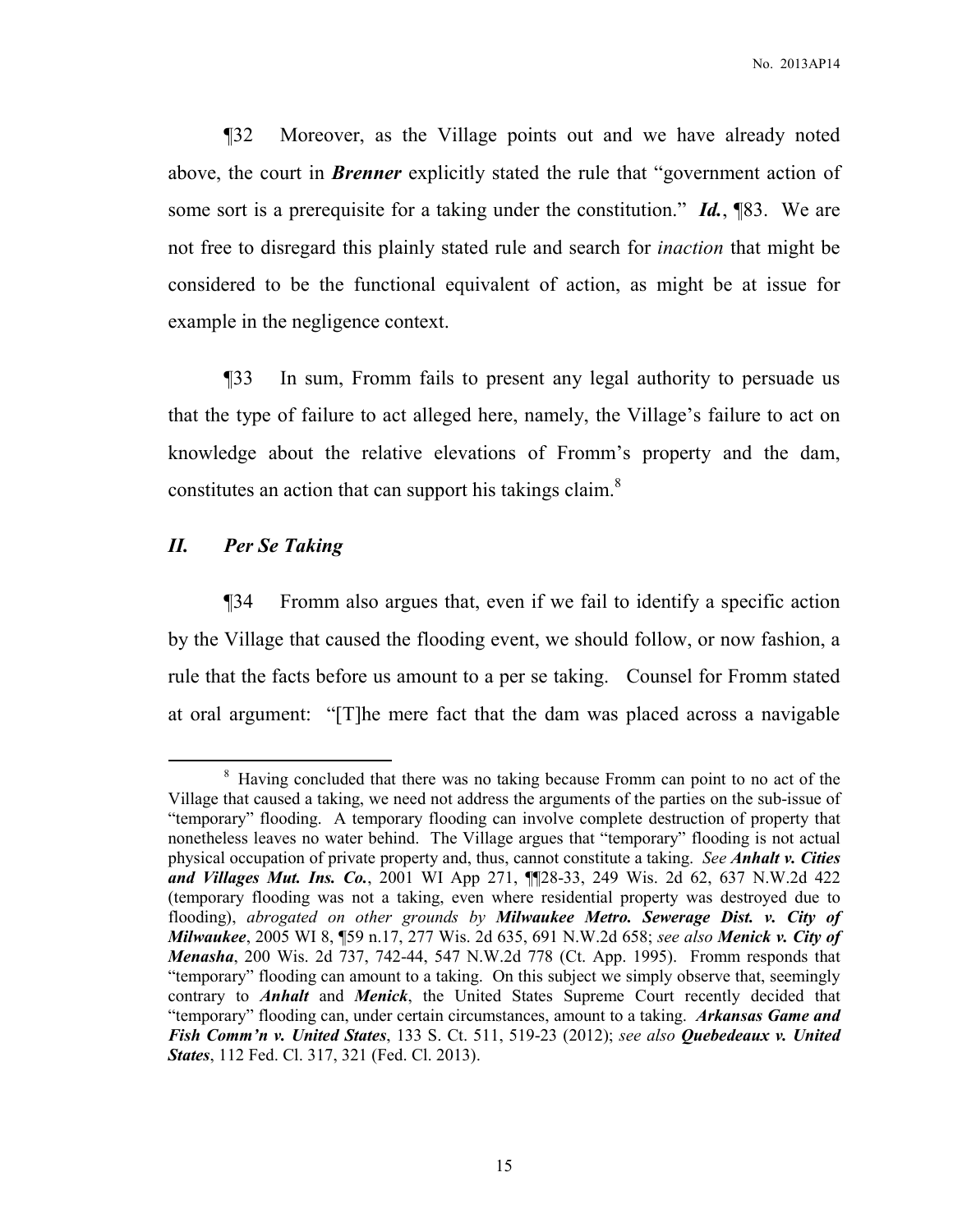No. 2013AP14

waterway which served to pond the lake makes the government responsible for any consequential significant property damage that flows from the water not being controlled in that lake." Counsel expanded on this concept by explaining his view that the Village's operation and maintenance of the dam created a de facto "flowage easement" across Fromm's property that, as a result of the flooding event, must be compensated as a taking.

¶35 Fromm fails to cite to any authority to support his proposition that, by operating a dam designed and created by others, a governmental unit becomes strictly liable in the takings context for all flooding associated with the dam. To the contrary, in each of the cases Fromm cites to support this argument, the governmental unit involved undertook some form of action alleged to have caused the flooding said to constitute a taking. *See generally, e.g.*, *United States v. Dickinson*, 331 U.S. 745 (1947) (government had to compensate property owner for erosion resulting from government *damming of a river*); *Owen v. United States*, 851 F.2d 1404 (Fed. Cir. 1988) (Corps of Engineers *dredging of a river*, resulting in erosion and a house falling into that river, was a taking); *Quebedeaux v. United States*, 112 Fed. Cl. 317 (Fed. Cl. 2013) (Corps of Engineers *opening of a spillway* during flooding event, resulting in flooding of plaintiffs' properties, could support a takings claim); *Cotton Land Co. v. United States*, 109 Ct. Cl. 816 (Ct. Cl. 1948) (governmental unit *that built a dam* had to compensate plaintiff when, due to the damming, the river flow rate slowed and silt built up, eventually resulting in flooding of plaintiff's property).

¶36 Further, even putting aside the lack of authority, Fromm fails to provide a convincing rationale to support the creation or application of a per se rule when it comes to dams and flooding, which would appear on its face to contravene the general requirement, discussed above, that there can be no taking

16